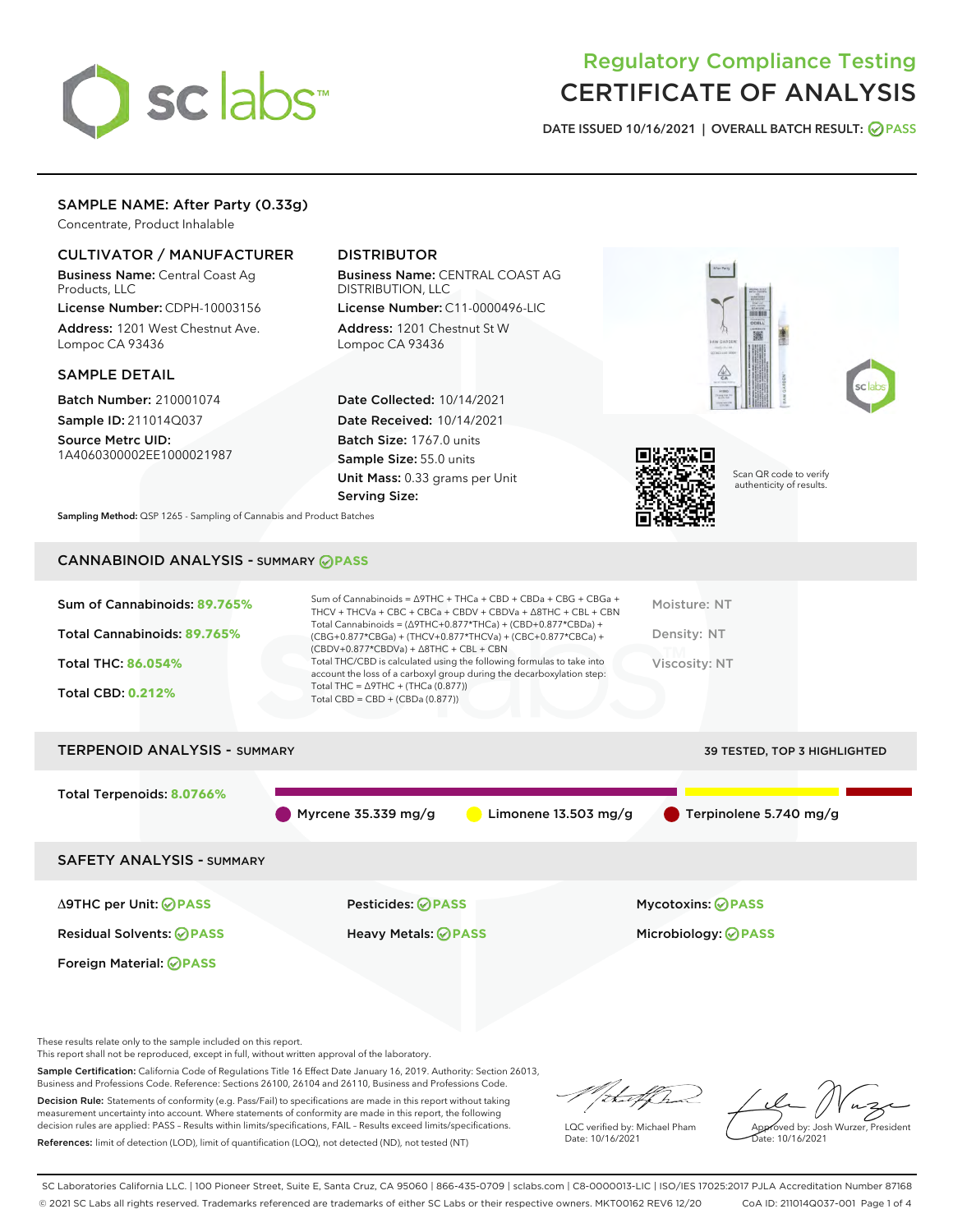



AFTER PARTY (0.33G) | DATE ISSUED 10/16/2021 | OVERALL BATCH RESULT: @ PASS

#### CANNABINOID TEST RESULTS - 10/15/2021 2 PASS

Tested by high-performance liquid chromatography with diode-array detection (HPLC-DAD). **Method:** QSP 1157 - Analysis of Cannabinoids by HPLC-DAD

#### TOTAL CANNABINOIDS: **89.765%**

Total Cannabinoids (Total THC) + (Total CBD) + (Total CBG) + (Total THCV) + (Total CBC) + (Total CBDV) + ∆8THC + CBL + CBN

TOTAL THC: **86.054%** Total THC (∆9THC+0.877\*THCa)

TOTAL CBD: **0.212%**

Total CBD (CBD+0.877\*CBDa)

TOTAL CBG: 2.099% Total CBG (CBG+0.877\*CBGa)

TOTAL THCV: 0.86% Total THCV (THCV+0.877\*THCVa)

TOTAL CBC: ND Total CBC (CBC+0.877\*CBCa)

TOTAL CBDV: ND Total CBDV (CBDV+0.877\*CBDVa)

| <b>COMPOUND</b>            | LOD/LOQ<br>(mg/g) | <b>MEASUREMENT</b><br><b>UNCERTAINTY</b><br>mg/g | <b>RESULT</b><br>(mg/g) | <b>RESULT</b><br>(%) |
|----------------------------|-------------------|--------------------------------------------------|-------------------------|----------------------|
| <b>A9THC</b>               | 0.06 / 0.26       | ±29.603                                          | 860.54                  | 86.054               |
| <b>CBG</b>                 | 0.06/0.19         | ±0.827                                           | 20.99                   | 2.099                |
| <b>THCV</b>                | 0.1 / 0.2         | ±0.43                                            | 8.6                     | 0.86                 |
| <b>CBN</b>                 | 0.1 / 0.3         | ±0.20                                            | 3.0                     | 0.30                 |
| $\triangle$ 8THC           | 0.1 / 0.4         | ±0.19                                            | 2.4                     | 0.24                 |
| <b>CBD</b>                 | 0.07/0.29         | ±0.098                                           | 2.12                    | 0.212                |
| <b>THCa</b>                | 0.05/0.14         | N/A                                              | <b>ND</b>               | <b>ND</b>            |
| <b>THCVa</b>               | 0.07/0.20         | N/A                                              | <b>ND</b>               | <b>ND</b>            |
| <b>CBDa</b>                | 0.02/0.19         | N/A                                              | <b>ND</b>               | <b>ND</b>            |
| <b>CBDV</b>                | 0.04/0.15         | N/A                                              | <b>ND</b>               | <b>ND</b>            |
| <b>CBDVa</b>               | 0.03/0.53         | N/A                                              | <b>ND</b>               | <b>ND</b>            |
| <b>CBGa</b>                | 0.1/0.2           | N/A                                              | <b>ND</b>               | <b>ND</b>            |
| <b>CBL</b>                 | 0.06 / 0.24       | N/A                                              | <b>ND</b>               | <b>ND</b>            |
| <b>CBC</b>                 | 0.2 / 0.5         | N/A                                              | <b>ND</b>               | <b>ND</b>            |
| <b>CBCa</b>                | 0.07 / 0.28       | N/A                                              | <b>ND</b>               | <b>ND</b>            |
| <b>SUM OF CANNABINOIDS</b> |                   |                                                  | 897.65 mg/g             | 89.765%              |

#### **UNIT MASS: 0.33 grams per Unit**

| ∆9THC per Unit                                                                            | 1120 per-package limit | 283.98 mg/unit<br><b>PASS</b> |  |  |  |
|-------------------------------------------------------------------------------------------|------------------------|-------------------------------|--|--|--|
| <b>Total THC per Unit</b>                                                                 |                        | 283.98 mg/unit                |  |  |  |
| <b>CBD per Unit</b>                                                                       |                        | $0.70$ mg/unit                |  |  |  |
| <b>Total CBD per Unit</b>                                                                 |                        | $0.70$ mg/unit                |  |  |  |
| Sum of Cannabinoids<br>per Unit                                                           |                        | 296.22 mg/unit                |  |  |  |
| <b>Total Cannabinoids</b><br>per Unit                                                     |                        | 296.21 mg/unit                |  |  |  |
| <b>MOISTURE TEST RESULT</b><br><b>DENSITY TEST RESULT</b><br><b>VISCOSITY TEST RESULT</b> |                        |                               |  |  |  |

Not Tested

Not Tested

Not Tested

#### TERPENOID TEST RESULTS - 10/16/2021

Terpene analysis utilizing gas chromatography-flame ionization detection (GC-FID). **Method:** QSP 1192 - Analysis of Terpenoids by GC-FID

| <b>COMPOUND</b>         | LOD/LOQ<br>(mg/g) | <b>MEASUREMENT</b><br><b>UNCERTAINTY</b><br>mg/g | <b>RESULT</b><br>(mg/g)                         | <b>RESULT</b><br>(%) |
|-------------------------|-------------------|--------------------------------------------------|-------------------------------------------------|----------------------|
| <b>Myrcene</b>          | 0.008 / 0.025     | ±0.4559                                          | 35.339                                          | 3.5339               |
| Limonene                | 0.005 / 0.016     | ±0.1931                                          | 13.503                                          | 1.3503               |
| Terpinolene             | 0.008 / 0.026     | ±0.1177                                          | 5.740                                           | 0.5740               |
| $\beta$ Caryophyllene   | 0.004 / 0.012     | ±0.1893                                          | 5.317                                           | 0.5317               |
| Ocimene                 | 0.011 / 0.038     | ±0.1566                                          | 4.879                                           | 0.4879               |
| $\alpha$ Pinene         | 0.005 / 0.017     | ±0.0402                                          | 4.680                                           | 0.4680               |
| Linalool                | 0.009 / 0.032     | ±0.1161                                          | 3.055                                           | 0.3055               |
| $\beta$ Pinene          | 0.004 / 0.014     | ±0.0339                                          | 2.951                                           | 0.2951               |
| $\alpha$ Humulene       | 0.009/0.029       | ±0.0380                                          | 1.185                                           | 0.1185               |
| Fenchol                 | 0.010 / 0.034     | ±0.0367                                          | 0.948                                           | 0.0948               |
| Terpineol               | 0.016 / 0.055     | ±0.0419                                          | 0.682                                           | 0.0682               |
| trans-ß-Farnesene       | 0.008 / 0.025     | ±0.0136                                          | 0.382                                           | 0.0382               |
| Valencene               | 0.009 / 0.030     | ±0.0225                                          | 0.326                                           | 0.0326               |
| Camphene                | 0.005 / 0.015     | ±0.0031                                          | 0.269                                           | 0.0269               |
| <b>Borneol</b>          | 0.005 / 0.016     | ±0.0086                                          | 0.204                                           | 0.0204               |
| $\alpha$ Phellandrene   | 0.006 / 0.020     | ±0.0022                                          | 0.160                                           | 0.0160               |
| $\alpha$ Terpinene      | 0.005 / 0.017     | ±0.0021                                          | 0.139                                           | 0.0139               |
| $\gamma$ Terpinene      | 0.006 / 0.018     | ±0.0024                                          | 0.137                                           | 0.0137               |
| 3 Carene                | 0.005 / 0.018     | ±0.0018                                          | 0.125                                           | 0.0125               |
| $\alpha$ Bisabolol      | 0.008 / 0.026     | ±0.0062                                          | 0.117                                           | 0.0117               |
| Fenchone                | 0.009 / 0.028     | ±0.0031                                          | 0.107                                           | 0.0107               |
| Caryophyllene<br>Oxide  | 0.010 / 0.033     | ±0.0049                                          | 0.107                                           | 0.0107               |
| Nerolidol               | 0.009 / 0.028     | ±0.0050                                          | 0.079                                           | 0.0079               |
| Guaiol                  | 0.009 / 0.030     | ±0.0028                                          | 0.059                                           | 0.0059               |
| Citronellol             | 0.003 / 0.010     | ±0.0025                                          | 0.051                                           | 0.0051               |
| <b>Geranyl Acetate</b>  | 0.004 / 0.014     | ±0.0019                                          | 0.046                                           | 0.0046               |
| Eucalyptol              | 0.006 / 0.018     | ±0.0011                                          | 0.044                                           | 0.0044               |
| p-Cymene                | 0.005 / 0.016     | ±0.0010                                          | 0.039                                           | 0.0039               |
| Geraniol                | 0.002 / 0.007     | ±0.0017                                          | 0.039                                           | 0.0039               |
| Sabinene Hydrate        | 0.006 / 0.022     | ±0.0015                                          | 0.038                                           | 0.0038               |
| Nerol                   | 0.003 / 0.011     | ±0.0008                                          | 0.019                                           | 0.0019               |
| Sabinene                | 0.004 / 0.014     | N/A                                              | <loq< th=""><th><loq< th=""></loq<></th></loq<> | <loq< th=""></loq<>  |
| Isoborneol              | 0.004 / 0.012     | N/A                                              | <loq< th=""><th><loq< th=""></loq<></th></loq<> | <loq< th=""></loq<>  |
| (-)-Isopulegol          | 0.005 / 0.016     | N/A                                              | ND                                              | <b>ND</b>            |
| Camphor                 | 0.006 / 0.019     | N/A                                              | ND                                              | ND                   |
| Menthol                 | 0.008 / 0.025     | N/A                                              | ND                                              | <b>ND</b>            |
| R-(+)-Pulegone          | 0.003 / 0.011     | N/A                                              | ND                                              | <b>ND</b>            |
| $\alpha$ Cedrene        | 0.005 / 0.016     | N/A                                              | ND                                              | ND                   |
| Cedrol                  | 0.008 / 0.027     | N/A                                              | <b>ND</b>                                       | <b>ND</b>            |
| <b>TOTAL TERPENOIDS</b> |                   |                                                  | 80.766 mg/g                                     | 8.0766%              |

SC Laboratories California LLC. | 100 Pioneer Street, Suite E, Santa Cruz, CA 95060 | 866-435-0709 | sclabs.com | C8-0000013-LIC | ISO/IES 17025:2017 PJLA Accreditation Number 87168 © 2021 SC Labs all rights reserved. Trademarks referenced are trademarks of either SC Labs or their respective owners. MKT00162 REV6 12/20 CoA ID: 211014Q037-001 Page 2 of 4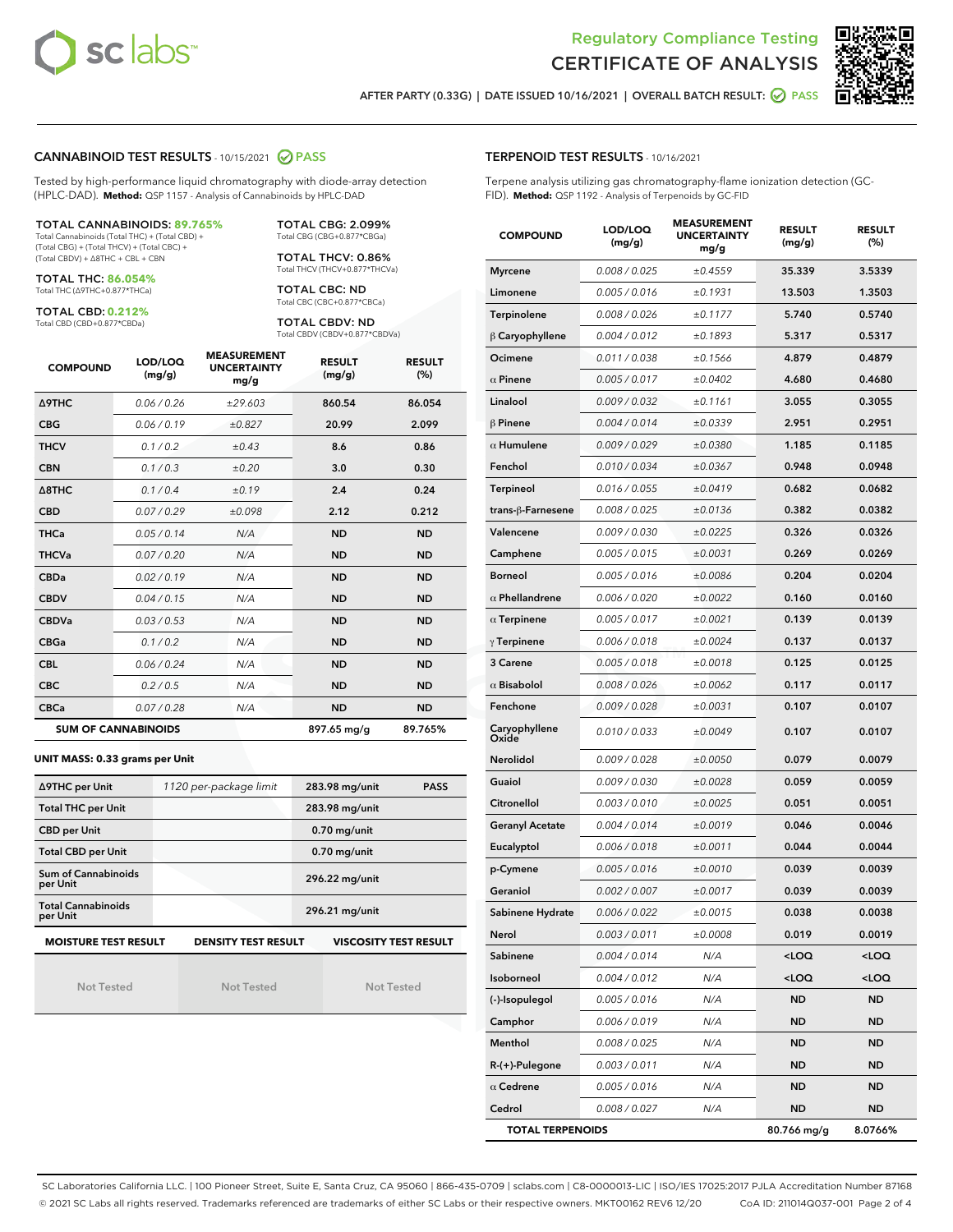



AFTER PARTY (0.33G) | DATE ISSUED 10/16/2021 | OVERALL BATCH RESULT:  $\bigotimes$  PASS

# CATEGORY 1 PESTICIDE TEST RESULTS - 10/16/2021 2 PASS

Pesticide and plant growth regulator analysis utilizing high-performance liquid chromatography-mass spectrometry (HPLC-MS) or gas chromatography-mass spectrometry (GC-MS). \*GC-MS utilized where indicated. **Method:** QSP 1212 - Analysis of Pesticides and Mycotoxins by LC-MS or QSP 1213 - Analysis of Pesticides by GC-MS

| <b>COMPOUND</b>             | LOD/LOQ<br>$(\mu g/g)$ | <b>ACTION</b><br><b>LIMIT</b><br>$(\mu g/g)$ | <b>MEASUREMENT</b><br><b>UNCERTAINTY</b><br>µg/g | <b>RESULT</b><br>$(\mu g/g)$ | <b>RESULT</b> |
|-----------------------------|------------------------|----------------------------------------------|--------------------------------------------------|------------------------------|---------------|
| Aldicarb                    | 0.03 / 0.08            | $\geq$ LOD                                   | N/A                                              | <b>ND</b>                    | <b>PASS</b>   |
| Carbofuran                  | 0.02/0.05              | $>$ LOD                                      | N/A                                              | <b>ND</b>                    | <b>PASS</b>   |
| Chlordane*                  | 0.03 / 0.08            | $\ge$ LOD                                    | N/A                                              | <b>ND</b>                    | <b>PASS</b>   |
| Chlorfenapyr*               | 0.03/0.10              | $>$ LOD                                      | N/A                                              | <b>ND</b>                    | <b>PASS</b>   |
| Chlorpyrifos                | 0.02 / 0.06            | $\ge$ LOD                                    | N/A                                              | <b>ND</b>                    | <b>PASS</b>   |
| Coumaphos                   | 0.02 / 0.07            | $\ge$ LOD                                    | N/A                                              | <b>ND</b>                    | <b>PASS</b>   |
| Daminozide                  | 0.02 / 0.07            | $\ge$ LOD                                    | N/A                                              | <b>ND</b>                    | <b>PASS</b>   |
| <b>DDVP</b><br>(Dichlorvos) | 0.03/0.09              | $\ge$ LOD                                    | N/A                                              | <b>ND</b>                    | <b>PASS</b>   |
| Dimethoate                  | 0.03/0.08              | $>$ LOD                                      | N/A                                              | <b>ND</b>                    | <b>PASS</b>   |
| Ethoprop(hos)               | 0.03/0.10              | $\ge$ LOD                                    | N/A                                              | <b>ND</b>                    | <b>PASS</b>   |
| Etofenprox                  | 0.02 / 0.06            | $\ge$ LOD                                    | N/A                                              | <b>ND</b>                    | <b>PASS</b>   |
| Fenoxycarb                  | 0.03 / 0.08            | $\ge$ LOD                                    | N/A                                              | <b>ND</b>                    | <b>PASS</b>   |
| Fipronil                    | 0.03/0.08              | $>$ LOD                                      | N/A                                              | <b>ND</b>                    | <b>PASS</b>   |
| Imazalil                    | 0.02 / 0.06            | $\ge$ LOD                                    | N/A                                              | <b>ND</b>                    | <b>PASS</b>   |
| <b>Methiocarb</b>           | 0.02 / 0.07            | $\ge$ LOD                                    | N/A                                              | <b>ND</b>                    | <b>PASS</b>   |
| Methyl<br>parathion         | 0.03/0.10              | $\ge$ LOD                                    | N/A                                              | <b>ND</b>                    | <b>PASS</b>   |
| <b>Mevinphos</b>            | 0.03/0.09              | $>$ LOD                                      | N/A                                              | <b>ND</b>                    | <b>PASS</b>   |
| Paclobutrazol               | 0.02 / 0.05            | $\ge$ LOD                                    | N/A                                              | <b>ND</b>                    | <b>PASS</b>   |
| Propoxur                    | 0.03/0.09              | $\ge$ LOD                                    | N/A                                              | <b>ND</b>                    | <b>PASS</b>   |
| Spiroxamine                 | 0.03 / 0.08            | $\ge$ LOD                                    | N/A                                              | <b>ND</b>                    | <b>PASS</b>   |
| Thiacloprid                 | 0.03/0.10              | $\ge$ LOD                                    | N/A                                              | <b>ND</b>                    | <b>PASS</b>   |

#### CATEGORY 2 PESTICIDE TEST RESULTS - 10/16/2021 @ PASS

| <b>COMPOUND</b>          | LOD/LOO<br>$(\mu g/g)$ | <b>ACTION</b><br>LIMIT<br>$(\mu g/g)$ | <b>MEASUREMENT</b><br><b>UNCERTAINTY</b><br>µg/g | <b>RESULT</b><br>$(\mu g/g)$ | <b>RESULT</b> |  |
|--------------------------|------------------------|---------------------------------------|--------------------------------------------------|------------------------------|---------------|--|
| Abamectin                | 0.03/0.10              | 0.1                                   | N/A                                              | <b>ND</b>                    | <b>PASS</b>   |  |
| Acephate                 | 0.02/0.07              | 0.1                                   | N/A                                              | <b>ND</b>                    | <b>PASS</b>   |  |
| Acequinocyl              | 0.02/0.07              | 0.1                                   | N/A                                              | <b>ND</b>                    | <b>PASS</b>   |  |
| Acetamiprid              | 0.02 / 0.05            | 0.1                                   | N/A                                              | <b>ND</b>                    | <b>PASS</b>   |  |
| Azoxystrobin             | 0.02/0.07              | 0.1                                   | N/A                                              | <b>ND</b>                    | <b>PASS</b>   |  |
| <b>Bifenazate</b>        | 0.01 / 0.04            | 0.1                                   | N/A                                              | <b>ND</b>                    | <b>PASS</b>   |  |
| <b>Bifenthrin</b>        | 0.02 / 0.05            | 3                                     | N/A                                              | <b>ND</b>                    | <b>PASS</b>   |  |
| <b>Boscalid</b>          | 0.03/0.09              | 0.1                                   | N/A                                              | <b>ND</b>                    | <b>PASS</b>   |  |
| Captan                   | 0.19/0.57              | 0.7                                   | N/A                                              | <b>ND</b>                    | <b>PASS</b>   |  |
| Carbaryl                 | 0.02/0.06              | 0.5                                   | N/A                                              | <b>ND</b>                    | <b>PASS</b>   |  |
| Chlorantranilip-<br>role | 0.04/0.12              | 10                                    | N/A                                              | <b>ND</b>                    | <b>PASS</b>   |  |
| Clofentezine             | 0.03/0.09              | 0.1                                   | N/A                                              | <b>ND</b>                    | <b>PASS</b>   |  |

# CATEGORY 2 PESTICIDE TEST RESULTS - 10/16/2021 continued

| <b>COMPOUND</b>               | LOD/LOQ<br>(µg/g) | <b>ACTION</b><br><b>LIMIT</b><br>$(\mu g/g)$ | <b>MEASUREMENT</b><br><b>UNCERTAINTY</b><br>µg/g | <b>RESULT</b><br>(µg/g) | <b>RESULT</b> |
|-------------------------------|-------------------|----------------------------------------------|--------------------------------------------------|-------------------------|---------------|
| Cyfluthrin                    | 0.12 / 0.38       | $\overline{c}$                               | N/A                                              | ND                      | <b>PASS</b>   |
| Cypermethrin                  | 0.11 / 0.32       | $\mathcal{I}$                                | N/A                                              | ND                      | <b>PASS</b>   |
| <b>Diazinon</b>               | 0.02 / 0.05       | 0.1                                          | N/A                                              | <b>ND</b>               | <b>PASS</b>   |
| Dimethomorph                  | 0.03 / 0.09       | 2                                            | N/A                                              | ND                      | <b>PASS</b>   |
| Etoxazole                     | 0.02 / 0.06       | 0.1                                          | N/A                                              | ND                      | <b>PASS</b>   |
| Fenhexamid                    | 0.03 / 0.09       | 0.1                                          | N/A                                              | ND                      | <b>PASS</b>   |
| Fenpyroximate                 | 0.02 / 0.06       | 0.1                                          | N/A                                              | <b>ND</b>               | <b>PASS</b>   |
| Flonicamid                    | 0.03 / 0.10       | 0.1                                          | N/A                                              | ND                      | <b>PASS</b>   |
| Fludioxonil                   | 0.03 / 0.10       | 0.1                                          | N/A                                              | ND                      | <b>PASS</b>   |
| Hexythiazox                   | 0.02 / 0.07       | 0.1                                          | N/A                                              | ND                      | <b>PASS</b>   |
| Imidacloprid                  | 0.04 / 0.11       | 5                                            | N/A                                              | ND                      | <b>PASS</b>   |
| Kresoxim-methyl               | 0.02 / 0.07       | 0.1                                          | N/A                                              | ND                      | <b>PASS</b>   |
| Malathion                     | 0.03 / 0.09       | 0.5                                          | N/A                                              | <b>ND</b>               | <b>PASS</b>   |
| Metalaxyl                     | 0.02 / 0.07       | $\overline{c}$                               | N/A                                              | ND                      | <b>PASS</b>   |
| Methomyl                      | 0.03 / 0.10       | 1                                            | N/A                                              | ND                      | <b>PASS</b>   |
| Myclobutanil                  | 0.03 / 0.09       | 0.1                                          | N/A                                              | <b>ND</b>               | <b>PASS</b>   |
| Naled                         | 0.02 / 0.07       | 0.1                                          | N/A                                              | ND                      | <b>PASS</b>   |
| Oxamyl                        | 0.04 / 0.11       | 0.5                                          | N/A                                              | ND                      | <b>PASS</b>   |
| Pentachloronitro-<br>benzene* | 0.03 / 0.09       | 0.1                                          | N/A                                              | ND                      | <b>PASS</b>   |
| Permethrin                    | 0.04 / 0.12       | 0.5                                          | N/A                                              | ND                      | <b>PASS</b>   |
| Phosmet                       | 0.03 / 0.10       | 0.1                                          | N/A                                              | ND                      | <b>PASS</b>   |
| Piperonylbu-<br>toxide        | 0.02 / 0.07       | 3                                            | N/A                                              | ND                      | <b>PASS</b>   |
| Prallethrin                   | 0.03 / 0.08       | 0.1                                          | N/A                                              | ND                      | <b>PASS</b>   |
| Propiconazole                 | 0.02 / 0.07       | 0.1                                          | N/A                                              | ND                      | <b>PASS</b>   |
| Pyrethrins                    | 0.04 / 0.12       | 0.5                                          | N/A                                              | ND                      | <b>PASS</b>   |
| Pyridaben                     | 0.02 / 0.07       | 0.1                                          | N/A                                              | <b>ND</b>               | <b>PASS</b>   |
| Spinetoram                    | 0.02 / 0.07       | 0.1                                          | N/A                                              | ND                      | <b>PASS</b>   |
| Spinosad                      | 0.02 / 0.07       | 0.1                                          | N/A                                              | ND                      | <b>PASS</b>   |
| Spiromesifen                  | 0.02 / 0.05       | 0.1                                          | N/A                                              | <b>ND</b>               | <b>PASS</b>   |
| Spirotetramat                 | 0.02 / 0.06       | 0.1                                          | N/A                                              | ND                      | <b>PASS</b>   |
| Tebuconazole                  | 0.02 / 0.07       | 0.1                                          | N/A                                              | ND                      | <b>PASS</b>   |
| Thiamethoxam                  | 0.03 / 0.10       | 5                                            | N/A                                              | <b>ND</b>               | <b>PASS</b>   |
| Trifloxystrobin               | 0.03 / 0.08       | 0.1                                          | N/A                                              | <b>ND</b>               | <b>PASS</b>   |

SC Laboratories California LLC. | 100 Pioneer Street, Suite E, Santa Cruz, CA 95060 | 866-435-0709 | sclabs.com | C8-0000013-LIC | ISO/IES 17025:2017 PJLA Accreditation Number 87168 © 2021 SC Labs all rights reserved. Trademarks referenced are trademarks of either SC Labs or their respective owners. MKT00162 REV6 12/20 CoA ID: 211014Q037-001 Page 3 of 4